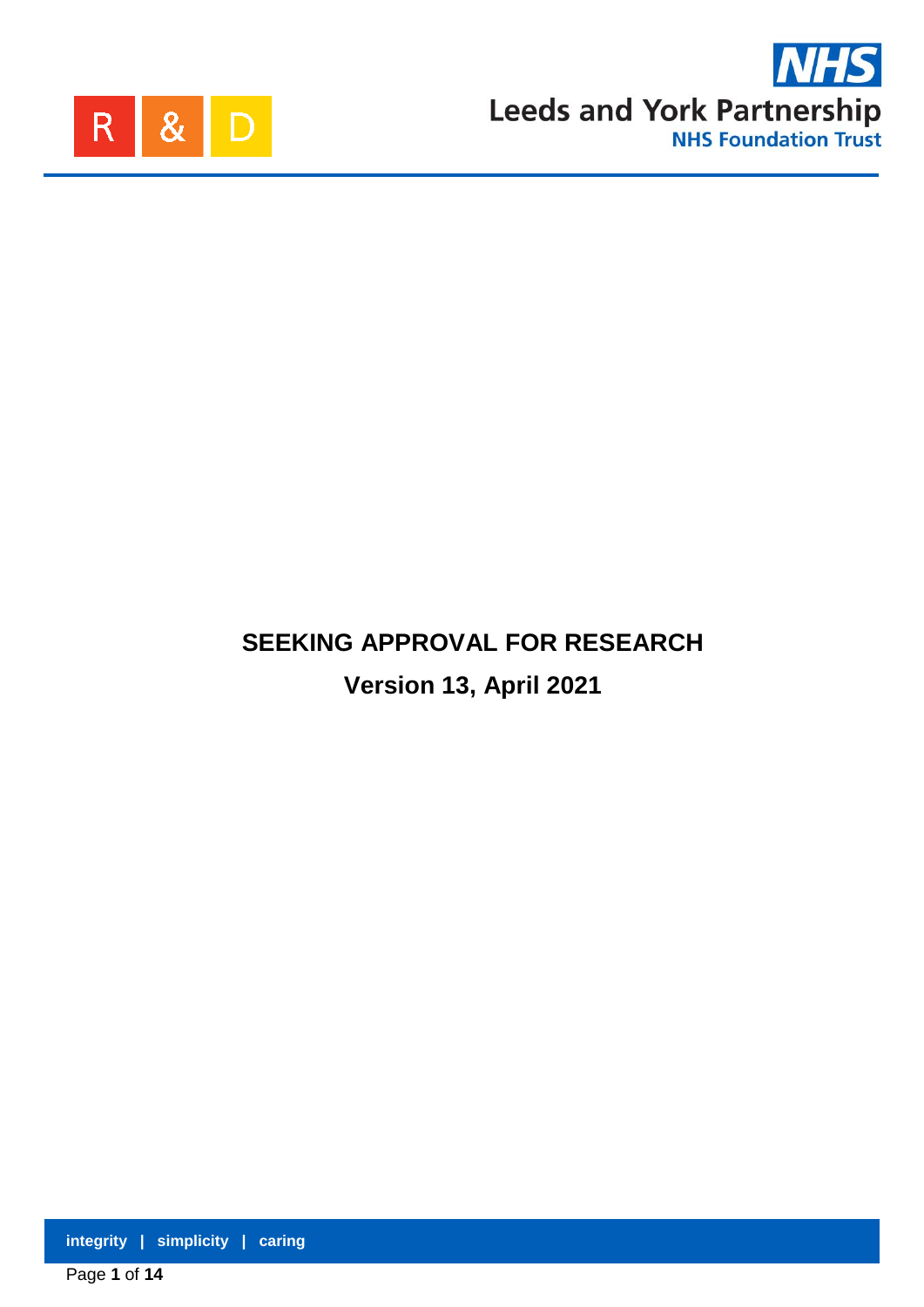## <span id="page-1-0"></span>**Contents**

| Service user and carer involvement - Help from Experts by Experience for Researchers (HEER)5 |  |
|----------------------------------------------------------------------------------------------|--|
|                                                                                              |  |
|                                                                                              |  |
|                                                                                              |  |
|                                                                                              |  |
|                                                                                              |  |
|                                                                                              |  |
|                                                                                              |  |
|                                                                                              |  |
|                                                                                              |  |
|                                                                                              |  |
|                                                                                              |  |
|                                                                                              |  |
|                                                                                              |  |
|                                                                                              |  |
|                                                                                              |  |
|                                                                                              |  |
|                                                                                              |  |
|                                                                                              |  |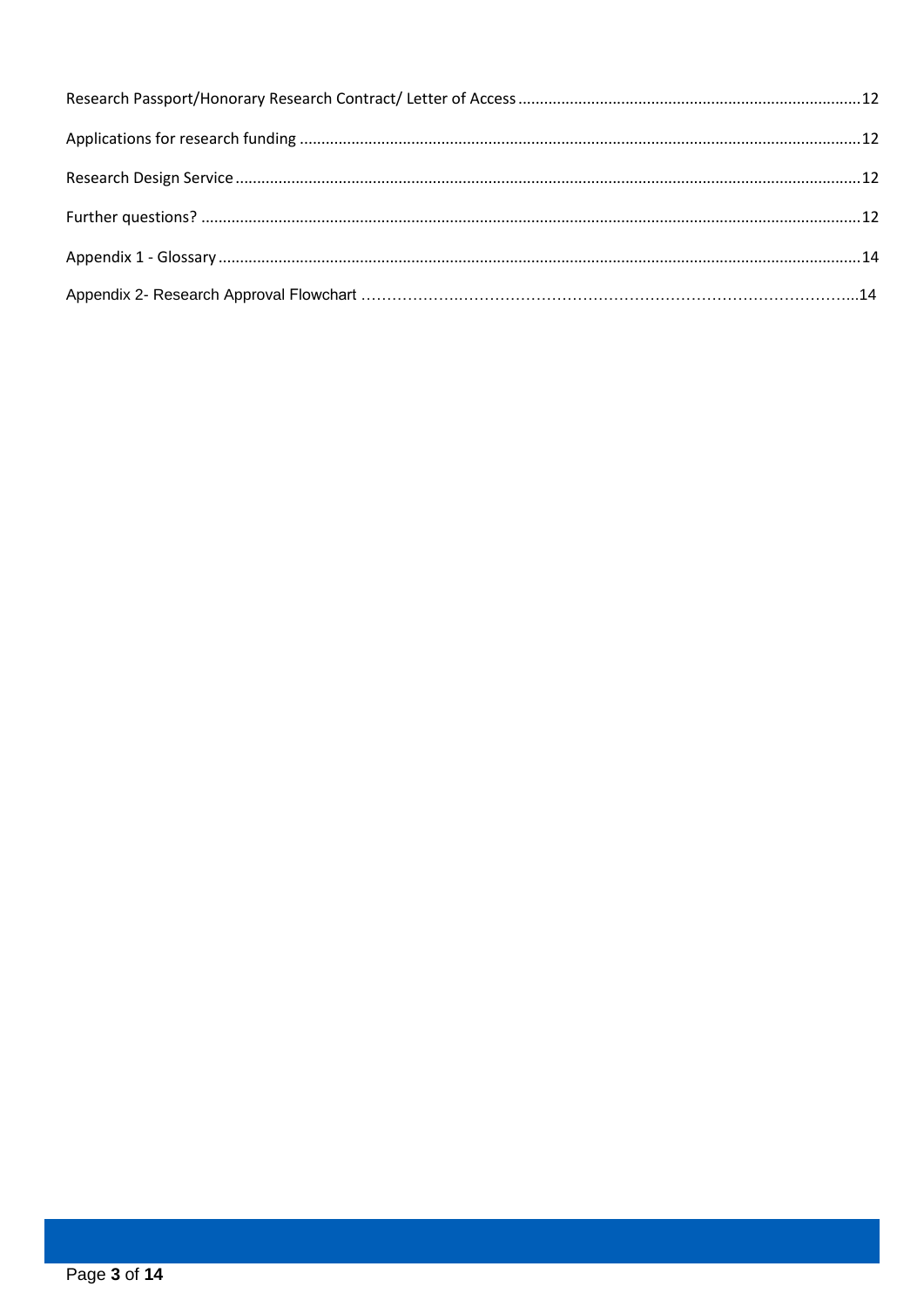## <span id="page-3-0"></span>**Purpose of this document**

Research involving human participants (or their organs, tissue or data) hosted in or through the NHS requires approval. The Trust's Research & Development (R&D) department is responsible for ensuring that all research undertaken in the Trust has undergone the appropriate checks and that sponsorship is in place (see glossary for sponsorship definition).

This document is to inform Trust staff of the process for seeking the necessary approvals for research\*. This guide also applies to students undertaking research involving Trust service users, staff or data. This guidance is intended to supplement the existing procedural document *Project Approvals and Monitoring Procedure RD-001* which can be found on StaffNet or by contacting the R&D department.

The document is split into three sections:

- 1. Preparing your application for approval
- 2. Setting up research sites
- 3. Useful information to support your research

\*projects meeting the accepted definition of research i.e. the attempt to derive generalisable and/or transferrable new knowledge. If you are unsure please check using this decision tool:

## <http://www.hra-decisiontools.org.uk/research/>

If you remain unsure, please contact the R&D department on [research.lypft@nhs.net](mailto:research.lypft@nhs.net) or ring 0113 855 4462

A glossary can be found at the end of the document.

## <span id="page-3-1"></span>**1. Preparing your application for approval**

#### <span id="page-3-2"></span>**Library services support**

It is recommended that you contact Library & Knowledge Services as early as possible to discuss the support that you need. It is particularly important that a scoping literature search is undertaken in the early stages of your proposal development to evidence that the research is necessary and has not already been carried out or is in progress. A scoping search will provide an overview of the literature on your research topic. Library & Knowledge Services can:

- Carry out your scoping search
- Undertake a comprehensive literature search/review
- Advise on the literature search section of funding bids
- Help estimate the size of the review and by extension its cost
- Provide advice and support about databases, search terms and searching methodology if you want to carry out your own search
- Provide copies of journal articles and other papers, reports etc.
- Provide access to books and other materials that support the research process
- Help with writing up your research and referencing.

Contact Library and Knowledge Services at [libraryandknowledgeservices.lypft@nhs.net](mailto:libraryandknowledgeservices.lypft@nhs.net) or by telephone 0113 85 55652.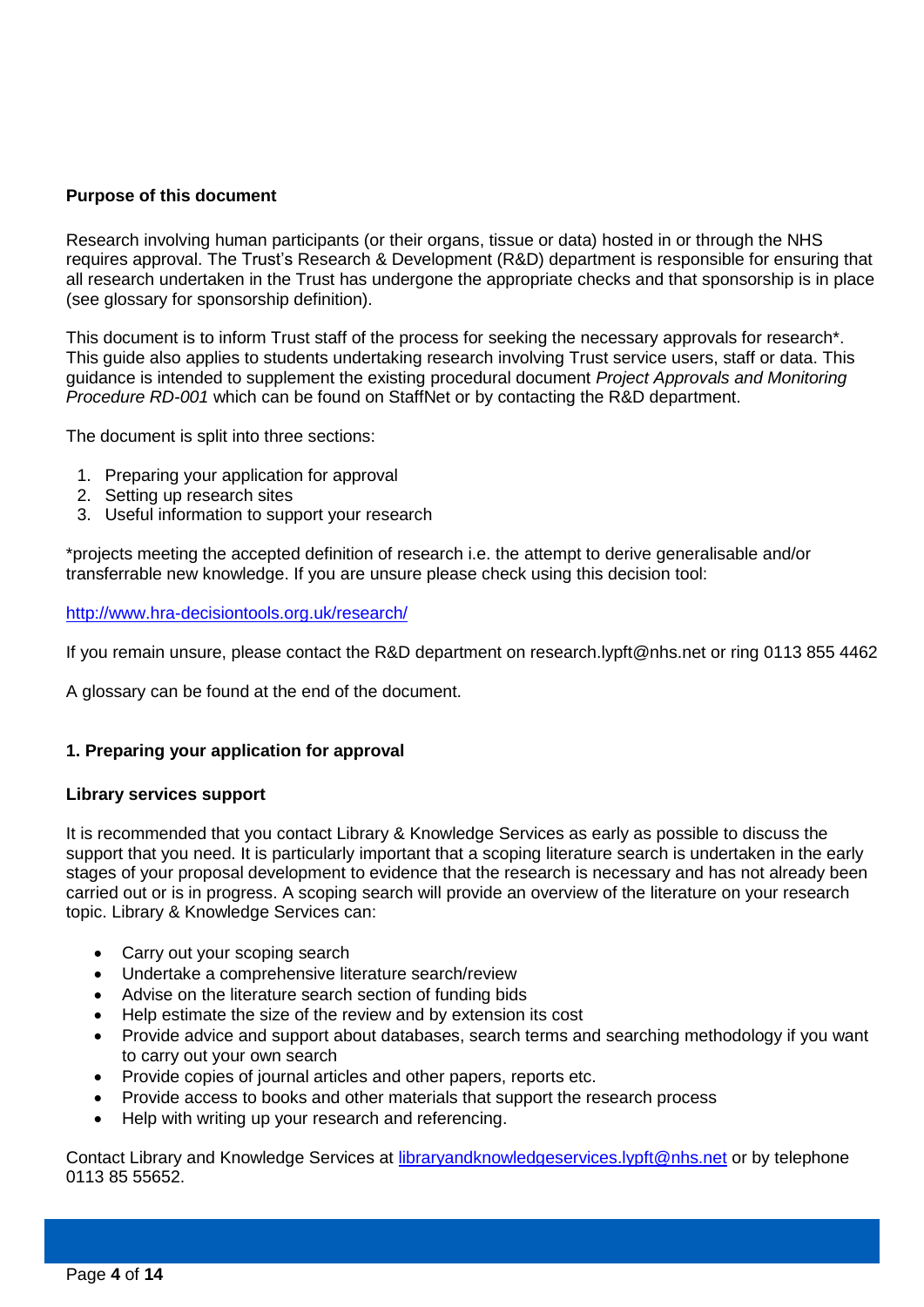## <span id="page-4-0"></span>**Getting started**

There are many other things to consider when preparing your application for approval e.g. engaging with other NHS organisations, thinking about the roles needed to conduct the study. The HRA website contains lots of advice and best practice about all aspects of setting up research.

<https://www.hra.nhs.uk/planning-and-improving-research/>

## <span id="page-4-1"></span>**Research protocol**

A protocol is required for all research projects and must be included in your application for approval. The length and content will vary depending on the type of research and the level of complexity.

You can use the template below as a guide - please note that not all sections may be relevant for your study.



You can also find protocol templates on the HRA website:

<https://www.hra.nhs.uk/planning-and-improving-research/research-planning/protocol/>

#### <span id="page-4-2"></span>**Sponsorship**

The sponsor is the individual, organisation or partnership that takes on overall responsibility for appropriate arrangements being in place to set up, run and report a research project. All health and social care research must have a sponsor. Please note that the Sponsor is not always the funding organisation.

LYPFT will usually act as sponsor for studies where the Chief Investigator (the research lead) is a Trust employee. If this is the case you should contact us as early as possible to arrange review of your project and authorisation of your Integrated Research Application Service (IRAS) application. It may be necessary for your project to be independently peer reviewed where this has not been already done e.g. as part of a funding application.

If you are undertaking research as part of an educational qualification e.g. MSc, the university will usually act as the sponsor.

Please contact the R&D department on 0113 8554462 if you have any queries about sponsorship.

#### <span id="page-4-3"></span>**Service user and carer involvement – Help from Experts by Experience for Researchers (HEER)**

The Trust has a dedicated service user and carer group who can offer advice and guidance on research project design, participant information etc. The group meets once a month. Please ring the department on 0113 85 52387 for further information or to book a review. This service is available for all researchers i.e. not just Trust staff. **Please note that service user and carer involvement should take place prior to applying for approvals and throughout the life of the project**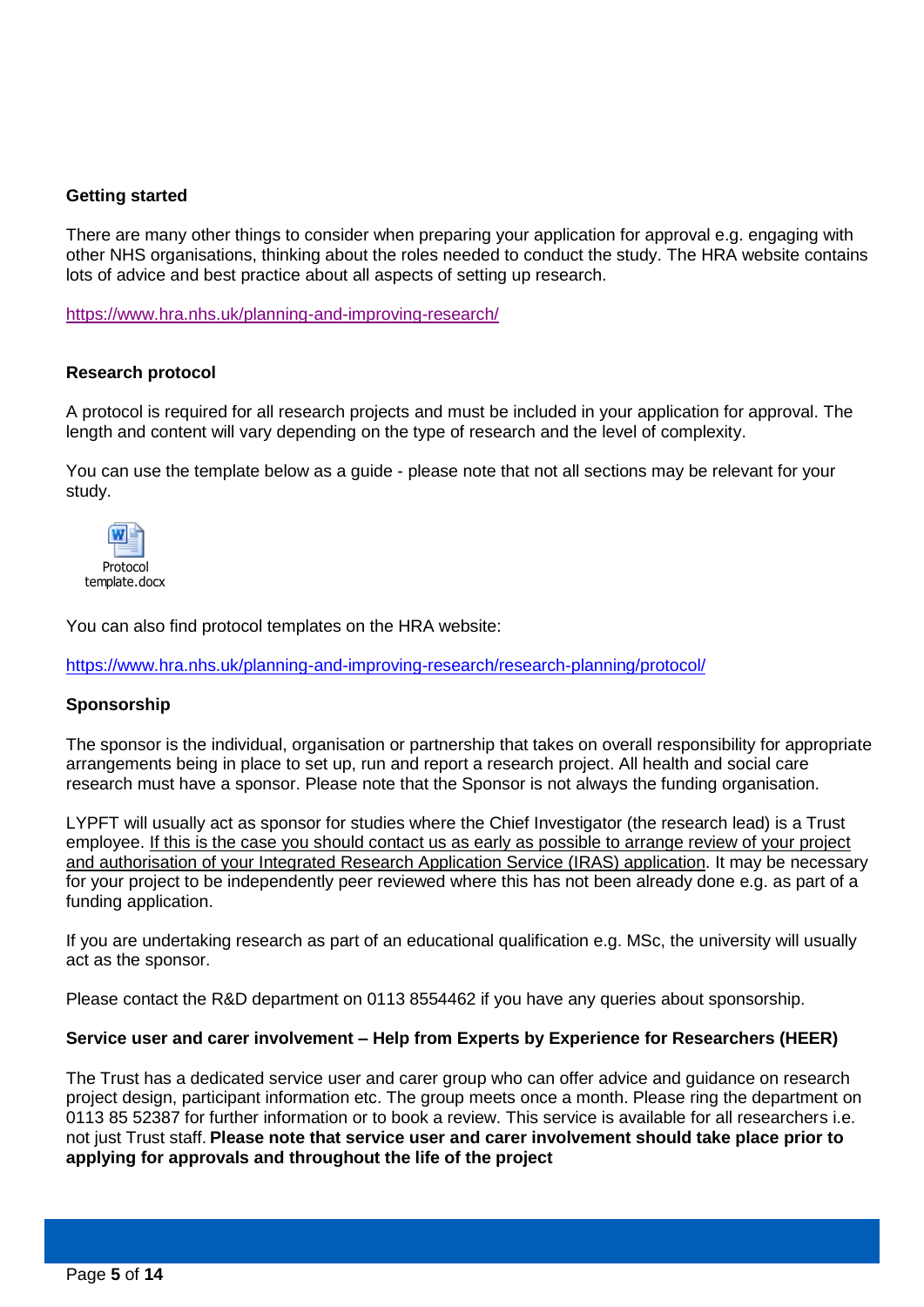## <span id="page-5-0"></span>**Participant information and consent**

The information given to potential participants is a key element of the recruitment and informed consent process. A participant information sheet is required for all studies and the level of content will depend on the type of research e.g. a drug trial is likely to need more information than a questionnaire study. A written consent form is required for most types of research.

A separate version should be produced for the different participant types e.g. staff, carers and service users.

Information on the processing of personal data must be compliant with relevant data protection laws. [https://www.hra.nhs.uk/planning-and-improving-research/policies-standards-legislation/data-protection-and](https://www.hra.nhs.uk/planning-and-improving-research/policies-standards-legislation/data-protection-and-information-governance/gdpr-guidance/templates/)[information-governance/gdpr-guidance/templates/](https://www.hra.nhs.uk/planning-and-improving-research/policies-standards-legislation/data-protection-and-information-governance/gdpr-guidance/templates/) The R&D department can provide a template.

Comprehensive guidance on the content of information sheets and consent forms, including examples can be found here:

#### <http://www.hra-decisiontools.org.uk/consent/>

HEER, the Trust's service user and carer group (see above) can play an important role in reviewing documents before they are submitted to research ethics and the HRA to ensure that they are appropriately written i.e. accessible and that they contain the necessary information. The documents are also reviewed by the Trust's R&D department as part of its sponsorship role.

#### <span id="page-5-1"></span>**Insurance/Indemnity**

In general, research that is taking place in the NHS will be covered by the NHS Indemnity Scheme; applicants do not need to provide evidence of NHS indemnity.

Where the study is being sponsored by a non-NHS organisation, Evidence of insurance/ indemnity i.e. a certificate will be required and should be submitted with the application.

## <span id="page-5-2"></span>**Approvals required**

There are two main approvals required for research undertaken in the NHS; NHS Research Ethics Committee (REC) Approval and Health Research Authority (HRA) approval.

You must also get agreement from each NHS site that they are able to host the study (confirmation of capacity and capability). These approvals are explained further below.

#### <span id="page-5-3"></span>**Research Ethics Committee (REC) approval**

Ethical approval is required for most research undertaken in the NHS. Research Ethics Committees (RECs) undertake an ethical review of research to safeguard the rights, safety, dignity and wellbeing of research participants, independently of research sponsors.

RECs review research applications and give an opinion about the proposed participant involvement and whether the research is ethical. RECs are entirely independent of research sponsors (that is, the organisations which are responsible for the management and conduct of the research), funders and investigators.

#### Studies not requiring NHS ethical review.

Some studies do not require NHS REC approval e.g. research involving staff only, research using previously collected non-identifiable data.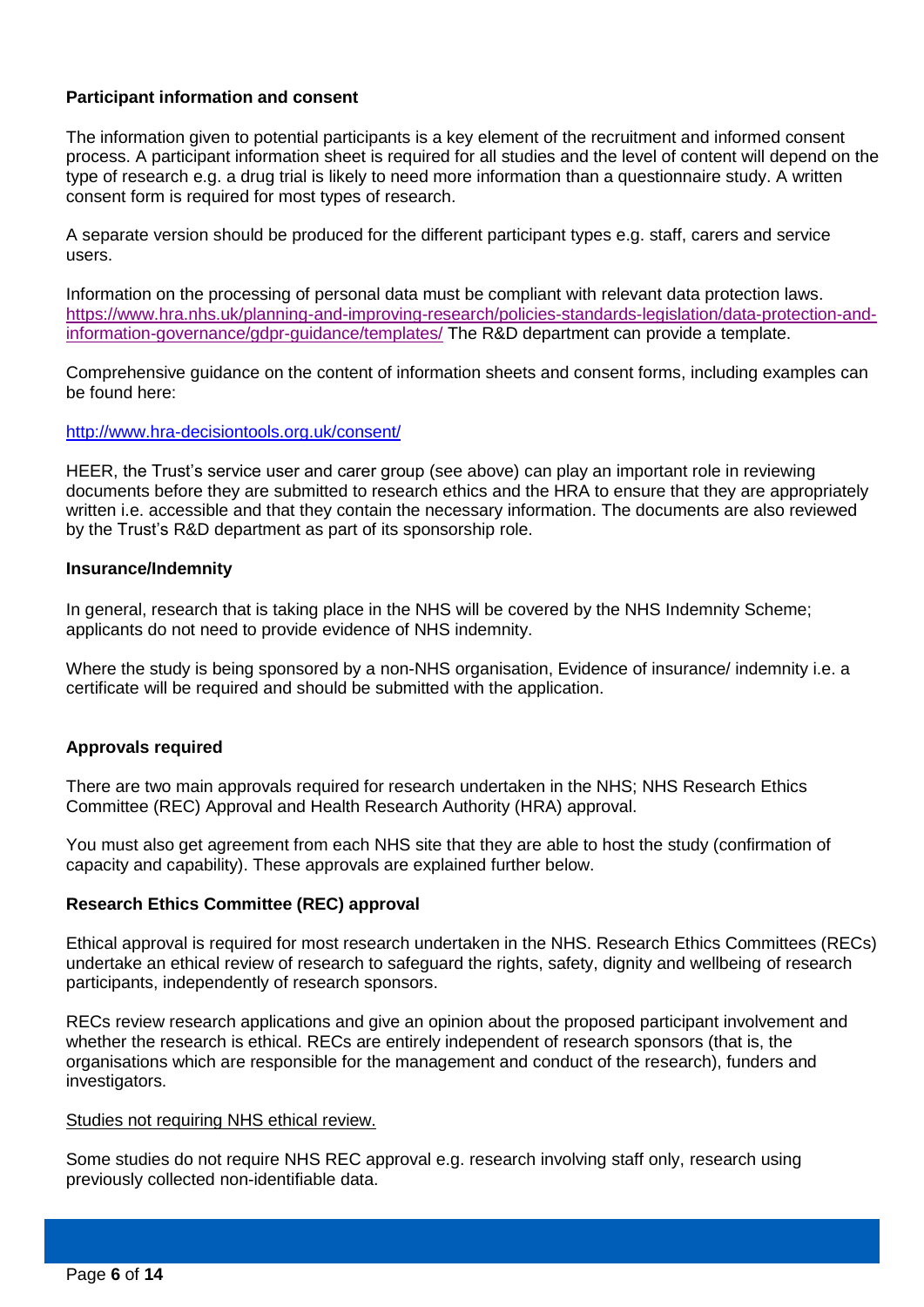The HRA has developed a tool to help determine whether you need NHS Research Ethical review.

<http://www.hra-decisiontools.org.uk/ethics/>

Further guidance is available here: [http://www.hra.nhs.uk/resources/before-you-apply/is-nhs-rec-review](http://www.hra.nhs.uk/resources/before-you-apply/is-nhs-rec-review-required/)[required/](http://www.hra.nhs.uk/resources/before-you-apply/is-nhs-rec-review-required/)

**NB** If you are doing research as part of an educational project e.g. MSc, PhD you may need university ethical review even if NHS ethical review is not required. Your supervisor or university research office can advise further.

**Please check whether you need ethical approval before you start to complete the IRAS application. If you are unsure please contact the R&D department to discuss further.** 

## <span id="page-6-0"></span>**HRA Approval**

HRA Approval is the new process for the NHS in England\* and replaces the approvals issued by each NHS organisation (R&D approval or NHS permission). All research requires HRA approval. HRA Approval combines an assessment of governance and legal compliance, undertaken by dedicated HRA staff, with the independent REC opinion provided through the UK research ethics service. It replaces the need for local checks of legal compliance and related matters by each participating organisation in England. This allows participating organisations to focus their resources on assessing, arranging and confirming their capacity and capability to deliver the study. All project-based research requires HRA approval.

Please see the link below for details on how to apply for HRA Approval in the following link:

<https://www.hra.nhs.uk/approvals-amendments/what-approvals-do-i-need/hra-approval/>

\*HRA Approval does not apply to research sites in Scotland, Wales or Northern Ireland

## <span id="page-6-1"></span>**IRAS (Integrated Research Application System)**

All applications for research approval are done via the Integrated Research Application System (IRAS), an online system. You will need to create an account in order to use the system. Please click on the link below and choose the Create Account tab. <https://www.myresearchproject.org.uk/Signin.aspx>

## NB Before you start completing the IRAS form

If you haven't used IRAS before or if it has been a while since you last did, we recommend that you complete the free e-learning module. It does not require registration or a login. This will give you an overview of the system and its functionality. The e-learning can be accessed in this link: **[IRAS e-learning.](https://www.myresearchproject.org.uk/ELearning/IRAS_E_learning.htm)**

#### Other help and guidance

The HRA have produced a step-by-step guide to using IRAS which you can find [here.](https://www.hra.nhs.uk/about-us/news-updates/hratips-our-guide-hra-approval-applicants/) Tips on how to avoid common errors can be found [here.](https://www.myresearchproject.org.uk/help/hlphraapproval.aspx#Tips-for-HRA-Approval)

The IRAS application provides useful question-specific quidance which you can access by clicking the U buttons alongside each question. We recommend that you read this additional information for each question.

#### <span id="page-6-2"></span>IRAS form contact details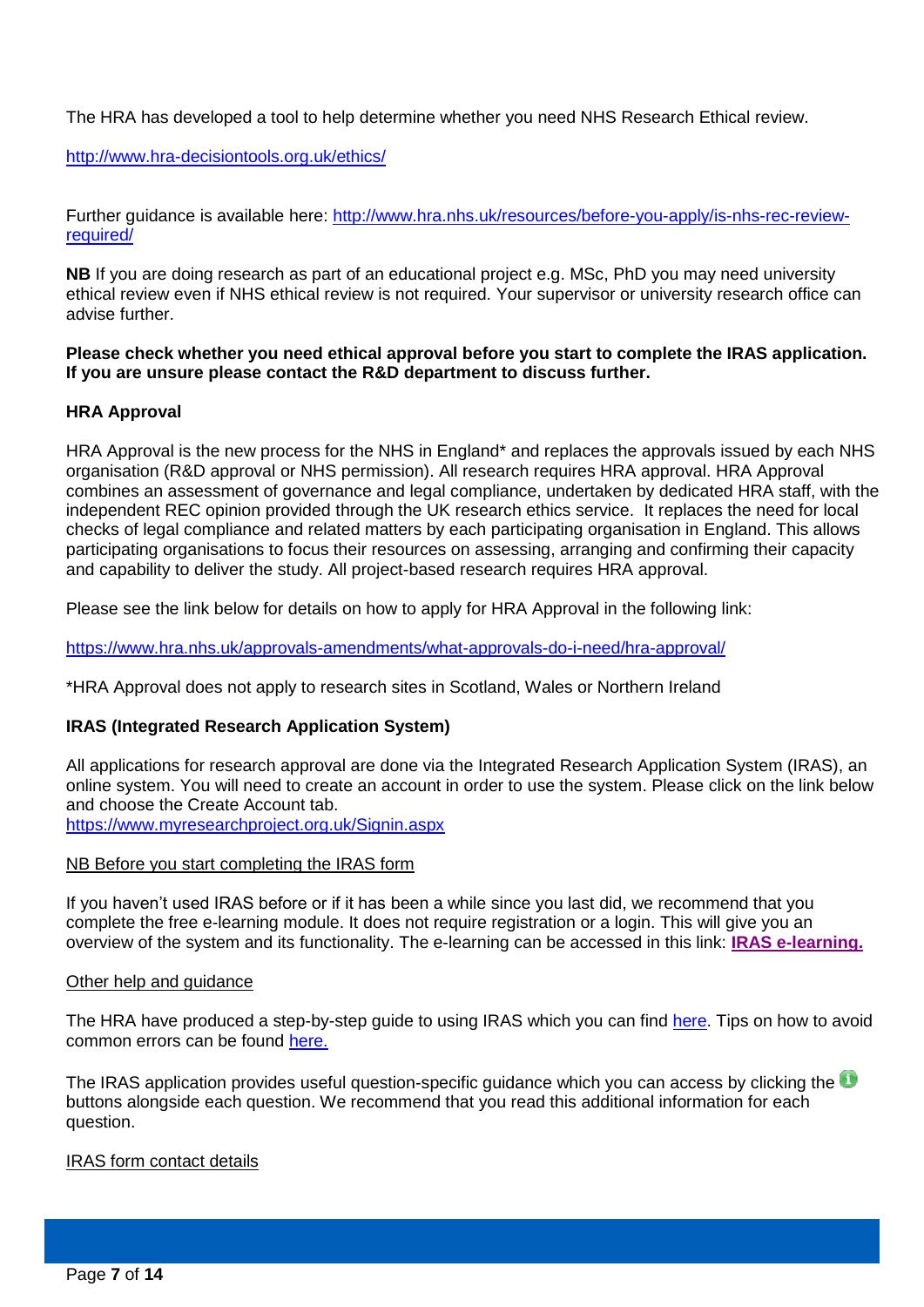Where the Trust is acting as the sponsoring organisation and the Chief Investigator is employed by LYPFT, the Research Manager's name should be provided in the IRAS form for:

- The Sponsor contact (question A4)
- Lead Sponsor (question A64-1)
- The NHS R&D Lead (question A68-1)

Please use the generic email address for the email contact [research.lypft@nhs.net](mailto:research.lypft@nhs.net)

#### Electronic authorisations

Once all sections are completed, and before the form is submitted to the HRA it will need to be authorised by the Chief Investigator and Sponsor (R&D). This is done via the IRAS application. To request Sponsor authorisation, please use the generic email [research.lypft@nhs.net](mailto:research.lypft@nhs.net)

**NB** in the case of educational projects the academic supervisor will also need to authorise the IRAS form.

<https://www.myresearchproject.org.uk/help/hlpsignatures.aspx>

#### <span id="page-7-0"></span>**Booking in your application for HRA Approval**

Before electronically submitting your application for approval (via IRAS) you will need to use the online booking service via IRAS to have your application reviewed. You will need to answer a series of questions online before being able to book a slot which will direct you to the appropriate REC. Once you have completed your online REC booking, you will still need to electronically submit your application in IRAS using the normal process.

For more information please click on the link below: <http://www.hra.nhs.uk/resources/applying-to-recs/nhs-rec-central-booking-service-cbs/>

#### **Verification Tool**

IRAS features a verification tool that your application must complete (pass) before you are able to submit your IRAS application. The tool has been brought in to reduce the common submission areas that require additional information for validation. The verification tool is a basic check and checks:

- Certain data fields within the IRAS form are completed (not what is in the fields)
- Mandatory Documents are uploaded (or a reason is supplied within the check list for not included)
- Valid authorisations in place

This tool should be used as a 'final' pre-submission check after you have reviewed the IRAS form for completeness.

More information on the tool can be found here: <https://www.myresearchproject.org.uk/help/hlpverificationtool.aspx>

#### **Submitting your application to the HRA**

**Your application documents must be submitted electronically via IRAS.** Make sure that you upload your supporting documents to the Checklist tab (you will see this when you have opened the form). The submission checklists ask you to indicate the version of each document you submit. This can be added in the footer so it appears on each page.

#### **Documents to submit to the HRA**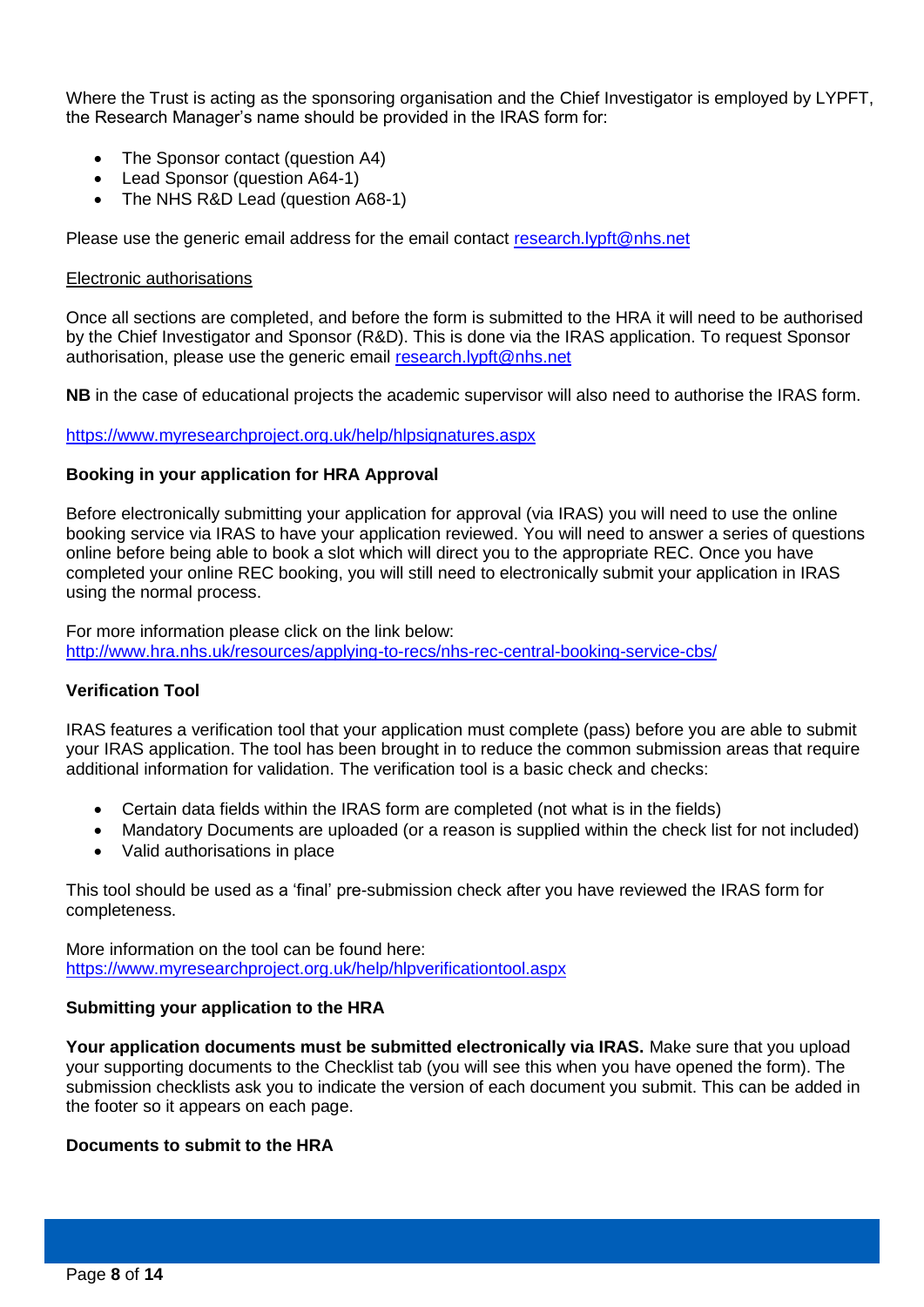The documents listed below are an example of the types of documents you may be using; it will depend on the type of study. NB include version numbers and dates on documents and the IRAS ID on the consent form and participant information sheet

Completed and authorised IRAS form (mandatory) Protocol/proposal (mandatory) Chief Investigator short CV\* (mandatory) Consent form/s Participant information sheet/s Invitation letter **Questionnaires** Interview topic guide Copies of advertisement material e.g. poster Organisation Information Document – see link to template [here](https://www.myresearchproject.org.uk/help/hlpsitespecific.aspx#UK-Local-Information-Pack-OID) Schedule of Events/ Schedule of Events Cost Attribution Template (SoECAT)

\*A [CV template](http://staffnet/clinicalservices/Professional%20Groups/Research%20%20Development/Documents/Forms/RD%20Default.aspx?View=%7B77E6CD4B-9A71-41F5-B9AF-89BCABB5972A%7D) is available from StaffNet or from the HRA website:

<http://www.hra.nhs.uk/resources/applying-for-reviews/applying-for-approvals-template-documents/>

Templates for some of the above documents, along with guidance and information can be found here:

## <span id="page-8-0"></span>**<https://www.myresearchproject.org.uk/help/hlpsitespecific.aspx#UK-Local-Information-Pack-OID>**

## <span id="page-8-1"></span>**R&D review (confirmation of capacity and capability)**

For studies that are being led by other organisations i.e. when LYPFT is a participating site, the R&D department will review all applications to check the feasibility of running the study in the Trust. This is done in parallel with HRA Approval. Applicants should send a copy of the protocol to the R&D department when they contact clinical services.

## <span id="page-8-2"></span>**2. Setting up other NHS sites**

If you plan to recruit from other NHS organisations at other research sites you should contact them early as possible in the process i.e. when you are applying for your approvals. It is important to contact their R&D department as well as the clinical service. The process is described on the HRA website but the key points are below.

Before finalising the IRAS form, it is recommended that you contact other NHS organisations to check if they have the potential to be involved. As a minimum you should send a copy of the protocol being submitted for approval. The organisation's R&D department should be copied into this email. A list of current R&D contacts can be found here:<http://www.rdforum.nhs.uk/content/contact-details/>

Organisations that have agreed that they might be able to participate in the study should be named in Part C of the IRAS Form. If additional participating organisations are identified after initial submission then these can be added afterwards as an amendment.

Once you have made an application for HRA Approval and have received the HRA Initial Assessment letter (or HRA Approval Letter where no Initial Assessment letter needs to be issued), you can work with NHS sites to put the local arrangements in place to deliver the study. You may choose to set up sites after HRA Approval.

#### <span id="page-8-3"></span>**Documents to send to NHS sites**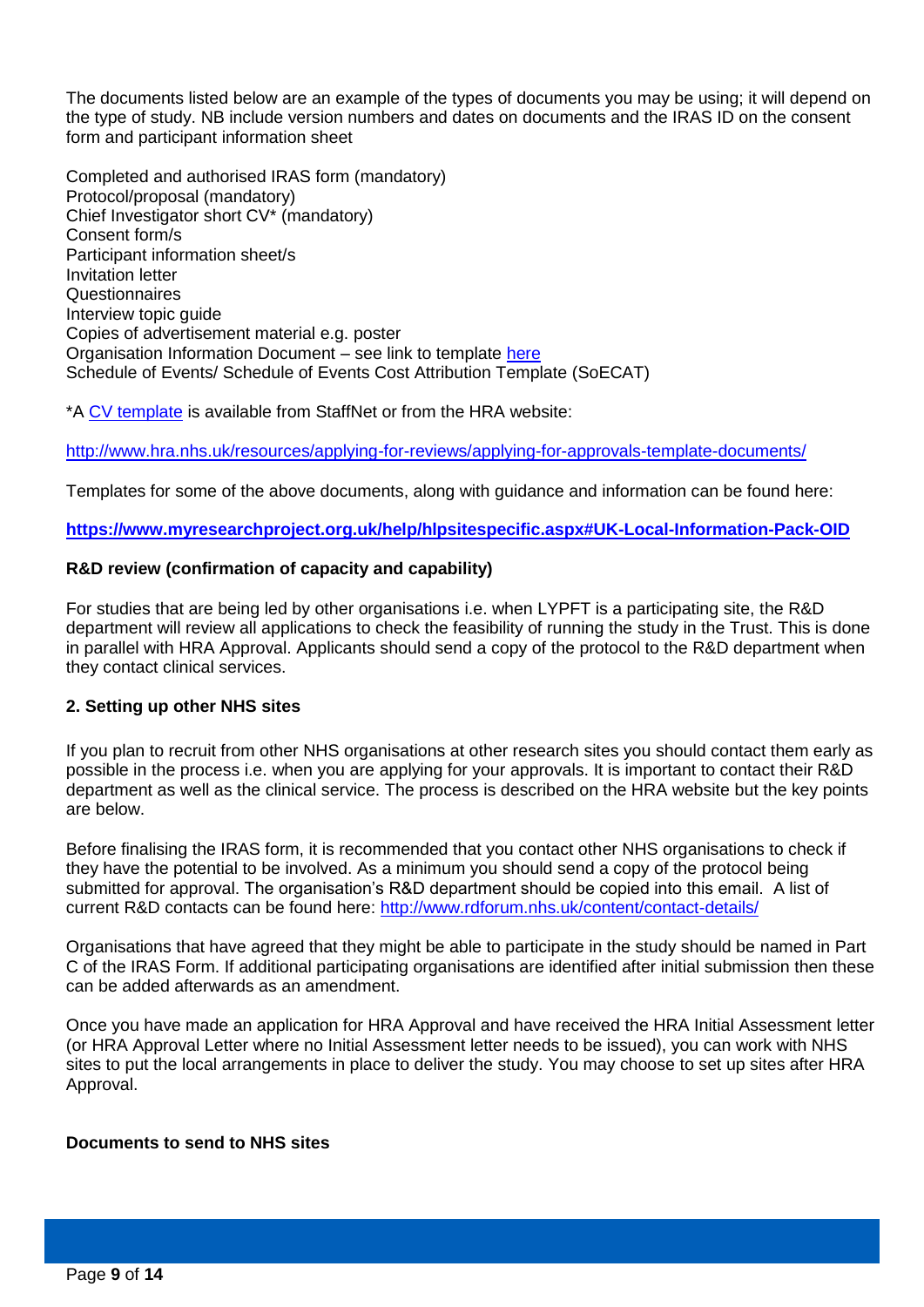Please send the following local document pack simultaneously to the clinical service, the R&D office and to the Local Clinical Research Network (where applicable) once you have received the HRA Initial Assessment letter (or HRA Approval Letter where no Initial Assessment letter is issued). Click [here](http://www.rdforum.nhs.uk/content/contact-details/) for contact details for NHS R&D staff.

- Copy of IRAS Form
- Protocol
- Any amendments
- Participant information and consent documents
- Organisation Information Document
- Schedule of Events/ Schedule of Events Cost Attribution Template (SoECAT)
- Relevant template contract/model agreement (if required)
- Any other documents to support the set up and delivery of the study
- Copy of HRA Initial Assessment letter (if one is issued) and (when issued) HRA Approval letter and final document versions

## **Please also send a copy of final documents to the R&D department** [research.lypft@nhs.net](mailto:research.lypft@nhs.net)

## <span id="page-9-0"></span>**Approval from other NHS sites (confirmation of capacity and capability)**

Once all the arrangements have been put in place to provide the capacity and capability to deliver a study, the participating NHS organisation will provide you with confirmation of this by email, indicating that they are ready to start the study. The actual date at which you wish to start research activities at the site should have already been agreed and may be dependent on a site initiation visit or similar that you wish to conduct.

Participating NHS organisations in England should provide confirmation to you as outlined in the HRA Approval letter. This will usually be by mutual agreement of the Organisation Information Document or by signing the model agreement – this will be made clear in the HRA Approval letter. The HRA will provide a suggested template email that participating NHS organisations in England may choose to use to accompany this agreement.

## <span id="page-9-1"></span>**3. Useful information to support your research**

## <span id="page-9-2"></span>**Amendments to approved studies**

Amendments are changes made to the protocol, study documentation or research team during a project i.e. once all approvals are in place. Amendments fall into two categories: Substantial or non-substantial (minor).

A substantial amendment is defined as an amendment to the terms of the application, or to the protocol or any other supporting documentation, that is likely to affect to a significant degree: the safety or physical or mental integrity of the subjects of the study; the scientific value of the study; the conduct or management of the study.

Non substantial amendments are small changes which do not have any significant impact on the study design e.g. minor changes to study documents; updates to contact details. Examples of substantial and non-substantial amendments can be found on the HRA website. Please contact the R&D department if you are unsure whether your amendment is substantial or non-substantial.

Applicants making an amendment will need to complete an amendment tool and submit their amendment online. The tool replaces the Notification of Substantial Amendment (NoSA) and Non-Substantial Amendment forms

All amendments will need to be reviewed by the R&D office before they are submitted to the HRA.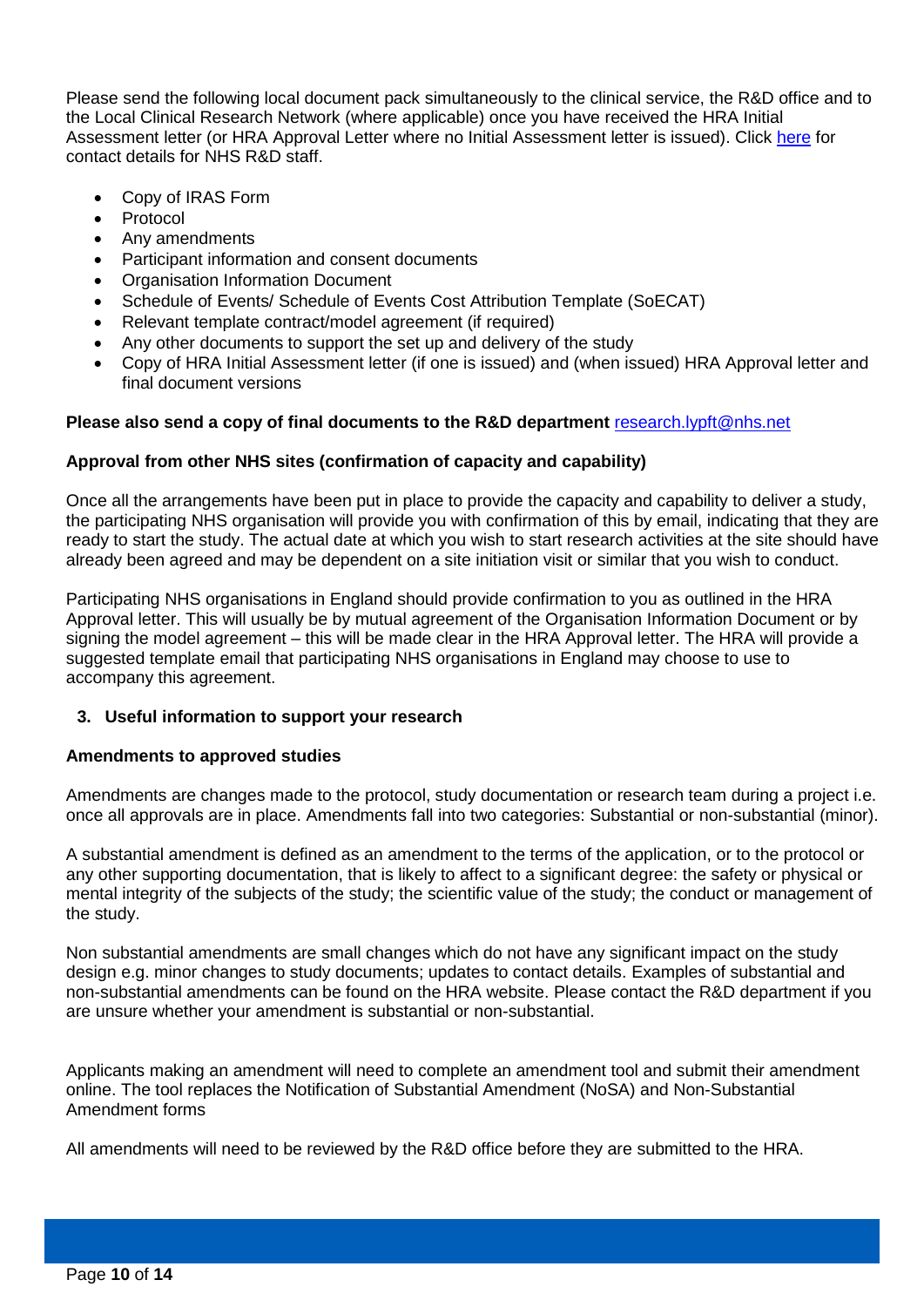Once you have completed the amendment tool, you should follow the submission guidance provided in the submission guidance tab of the tool. If the amendment needs to be submitted, then the amendment tool, together with all the supporting documents, should be uploaded into a new part of IRAS and submitted using the online system.

To access the amendment tool and full guidance please visit: <https://www.myresearchproject.org.uk/help/hlpamendments.aspx#June>

The HRA Assessment team will categorise the amendment according to the UK amendments process and inform the applicant within 5 days. The applicant can then send the amendment and the categorisation information to participating NHS organisations so that, where necessary, arrangements can be put in place to continue the site's capacity and capability to deliver the study. It is the applicant's responsibility to communicate the categorisation and the amendment to English sites (i.e. the local research team, the R&D office and the LCRN, where appropriate).

Further information can be found here:

<http://www.hra.nhs.uk/research-community/during-your-research-project/amendments/>

## <span id="page-10-0"></span>**NIHR Portfolio adoption (for funded research)**

If you have received funding for your research from a NIHR grant or other source, your study may be eligible for adoption onto the NIHR Portfolio. The NIHR Portfolio consists of high-quality clinical research studies that are eligible for consideration for research support from the Clinical Research Network in England. Recruitment information from these types of studies NIHR Portfolio is used to inform NHS research infrastructure funding.

Portfolio adoption can facilitate feasibility of studies and provide staffing to help with recruitment to your study. Clinical Studies Officers and Research Assistants based in R&D department and funded by the Clinical Research Network support NIHR Portfolio studies in the Trust. Their primary role is to recruit participants and collect research data.

If you have any questions about Portfolio adoption, please contact the R&D department to discuss further (before you start your application for approval).

Further information about the NIHR Portfolio can be found here: <https://www.nihr.ac.uk/documents/eligibility-for-nihr-clinical-research-network-support/11604>

[https://www.nihr.ac.uk/researchers/collaborations-services-and-support-for-your-research/run-your](https://www.nihr.ac.uk/researchers/collaborations-services-and-support-for-your-research/run-your-study/crn-portfolio.htm)[study/crn-portfolio.htm](https://www.nihr.ac.uk/researchers/collaborations-services-and-support-for-your-research/run-your-study/crn-portfolio.htm)

## <span id="page-10-1"></span>**Clinical Trials Toolkit**

The Clinical Trials Toolkit provides practical advice to researchers in designing and conducting publicly funded clinical trials in the UK. Through the use of an interactive route map, the site provides information on best practice and outlines the current legal and practical requirements for conducting clinical trials.

The toolkit is primarily focused on Clinical Trials of Investigational Medicinal Products (CTIMPs) and the regulatory environment and requirements associated with these. However, it contains useful information and links for all types of research.

<http://www.ct-toolkit.ac.uk/>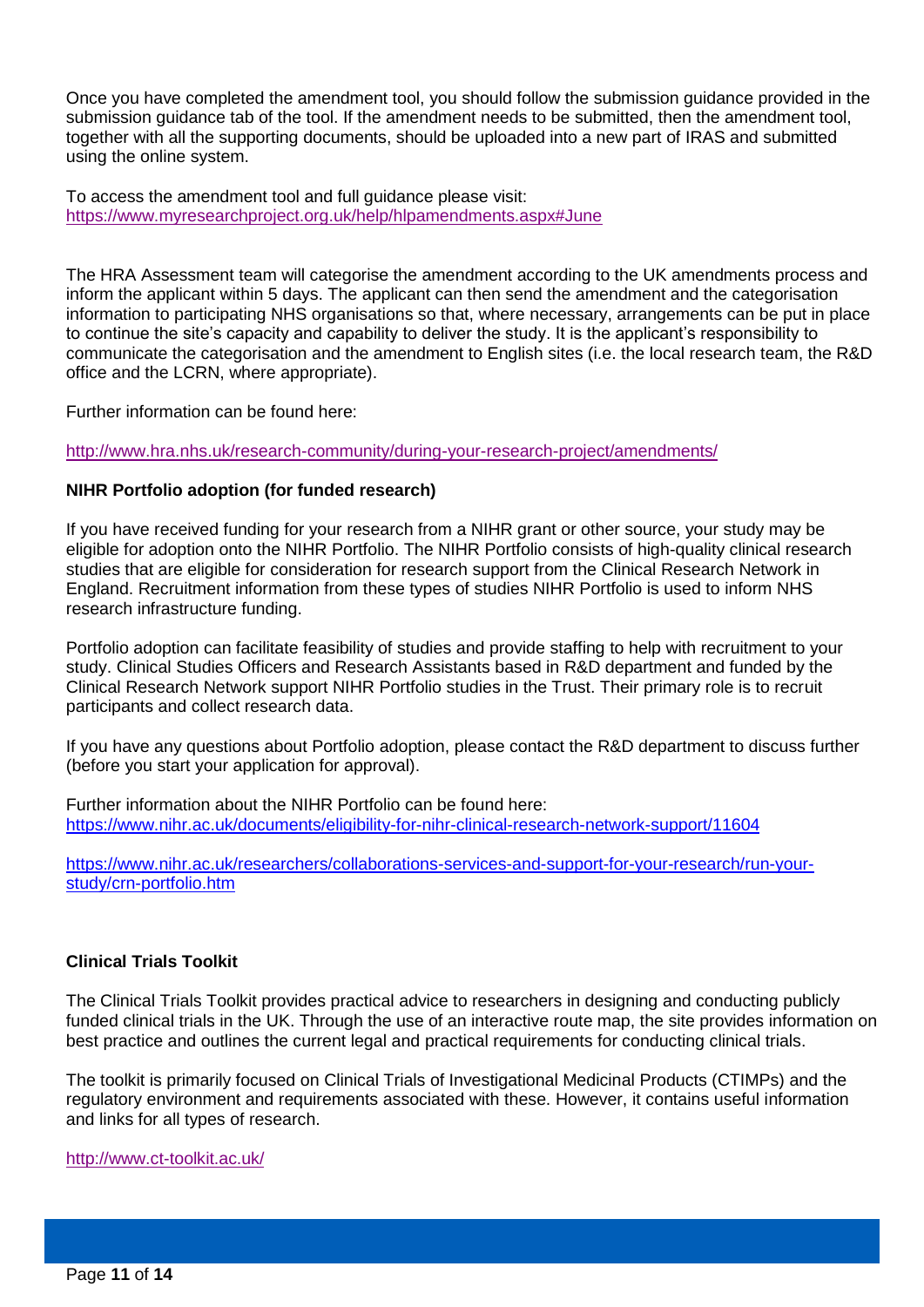## <span id="page-11-0"></span>**Good Clinical Practice (GCP) training**

## Drug trials

Compliance with Good Clinical Practice is a legal obligation in the UK and Europe for all drug trials i.e. clinical trials of investigational medicinal products (CTIMPs). If you work on this type of study you will need to undertake GCP training before the research starts.

#### Other types of research - NIHR Portfolio studies

LYPFT R&D recommends that researchers working on all types of NIHR Portfolio studies should undertake GCP training. This should be renewed every 3 years (or more often, depending on changes in legislation, Sponsor requirements etc.) The R&D department will contact you if GCP training is required.

Evidence of training i.e. certificates should be submitted with your application. GCP training is available from the Clinical Research Network. See training link for further details:

## <https://learn.nihr.ac.uk/>

## Other types of research - Non Portfolio research

All researchers responsible for obtaining consent should follow the R&D Standard Operating Procedure for Informed Consent which can be accessed on the Trust's StaffNet or by contacting the R&D office.

## <span id="page-11-1"></span>**Research Passport/Honorary Research Contract/ Letter of Access**

External researchers i.e. researchers not employed by the Trust may require an Honorary Research Contract or a Letter of Access from the R&D department in order to carry out the research activities. The R&D department reviews the requirements as part of its approval process. The process is further described in the R&D procedure *Project Approvals and Monitoring Procedure RD-001* which is available from StaffNet.

You can find comprehensive information about the Research Passport process, including the Research Passport application form here: <https://www.myresearchproject.org.uk/help/hlphrgoodpractice.aspx>

## <span id="page-11-2"></span>**Applications for research funding**

If you plan to submit an application for research funding, please contact the R&D department when you start writing the bid, or at the latest six to eight weeks before the submission deadline. This is so that we can assist you with identifying and attributing costs and to arrange R&D review and sign-off in time for the submission deadline.

To find the latest NIHR funding opportunities, please check the NIHR website: <https://www.nihr.ac.uk/researchers/funding-opportunities/>

## <span id="page-11-3"></span>**Research Design Service**

The NIHR Research Design Service (RDS) supports researchers to develop and design high quality research proposals for submission to NIHR and other national, peer-reviewed funding competitions for applied health or social care research.

Further information and contact details for the Yorkshire and Humber RDS can be found here: <https://www.rds-yh.nihr.ac.uk/>

## <span id="page-11-4"></span>**Further questions?**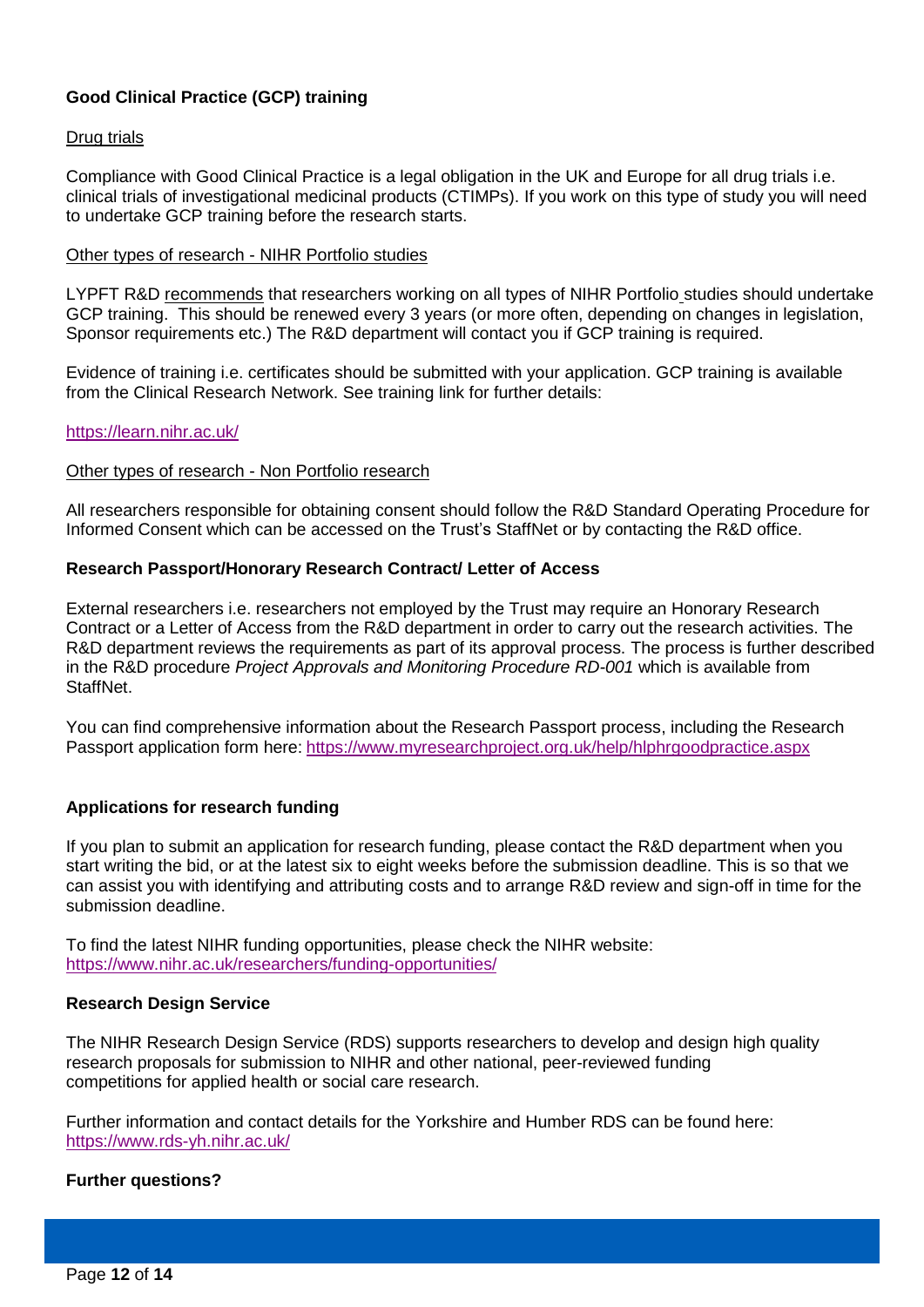Please email [research.lypft@nhs.net](mailto:research.lypft@nhs.net) or call the office on 0113 85 54462 if you have any further queries.

## **Appendix 1 - Glossary**

| <b>Chief Investigator</b>  | The designated lead for a research project, with overall responsibility for the conduct |
|----------------------------|-----------------------------------------------------------------------------------------|
| (Cl)                       | of that project. For multi-site projects, a CI may be based within another institution, |
|                            | with the responsibility for the local (Trust based) running of the project devolved to  |
|                            | the Principal Investigator. They have responsibility for ensuring compliance with all   |
|                            | monitoring and audit procedures.                                                        |
| <b>HRA</b>                 | The Health Research Authority (HRA) was established on 1st December 2011. Its           |
|                            | primary role is to protect and promote the interests of patients and the public in      |
|                            | health research, and to streamline the regulation of research. It is responsible for    |
|                            | Research Ethics Committees (RECs), the National Social Care Research Ethics             |
|                            | Committee, Gene Therapy Advisory Committee and the Confidentiality Advisory             |
|                            | Group, which advises on the use of patient identifiable data without consent.           |
|                            | http://www.hra.nhs.uk/                                                                  |
| <b>HRA Approval</b>        | The new approval process for NHS research in England. HRA Approval brings               |
|                            | together the assessment of governance and legal compliance, undertaken by               |
|                            | dedicated HRA staff, with the independent REC opinion provided through the UK           |
|                            | research ethics service. It replaces the need for local checks of legal compliance      |
|                            | and related matters by each participating organisation in England                       |
| Integrated                 | The Integrated Research Application System (IRAS) is an online (web-based)              |
| <b>Research</b>            | system for preparing regulatory and governance applications for health and social       |
| <b>Application Service</b> | care research. It is a UK-wide system, which is provided by the HRA. See more           |
| (IRAS)                     | information at                                                                          |
|                            |                                                                                         |
|                            | http://www.hra.nhs.uk/resources/applying-for-reviews/integrated-research-               |
|                            | application-system-iras/                                                                |
| <b>Local Clinical</b>      | These local networks coordinate and support the delivery of research across the         |
| <b>Research Network</b>    | NHS in England. Our local network is Yorkshire and the Humber Clinical Research         |